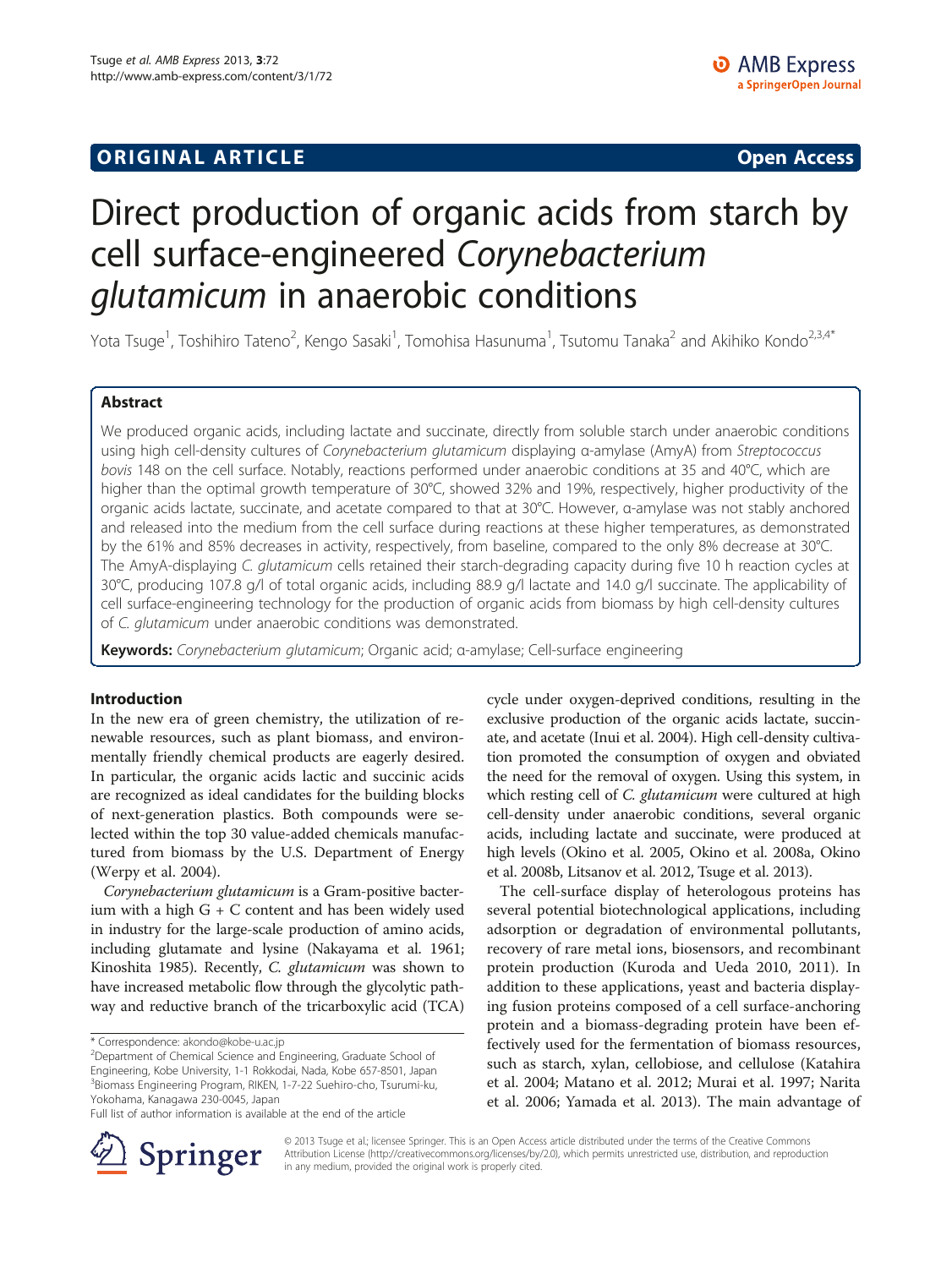cell surface-engineering technology is that cells displaying useful proteins can be reutilized multiple times, similar to biocatalysts (Matano et al. [2013;](#page-5-0) Yamakawa et al. [2012](#page-6-0)). We previously developed a cell surface-display system in C. glutamicum using the Bacillus subtilis PgsA and C. glutamicum PorC proteins as anchors for displaying αamylase from Streptococcus bovis 148 and β–glucosidase from Saccharophagus degradans 2–40 for lysine production from starch and cellobiose, respectively, under growing conditions (Tateno et al. [2007a](#page-6-0); Adachi et al. [2013](#page-5-0)). Although it was anticipated that the co-utilization of cell surface-engineering technology zand high cell-density systems would improve organic acid production from biomass, the efficacy of this combined approach in C. glutamicum has not been demonstrated.

In the present study, we demonstrated the application of cell surface-engineering technology for the production of organic acids by C. glutamicum cells cultured at high-density under anaerobic conditions in a minimal salts medium. Using this approach, organic acids, including lactate and succinate, were produced directly from starch by C. glutamicum displaying α-amylase on the cell surface. Moreover, we reutilized the C. glutamicum cells for the repeated production of organic acids to evaluate the stability and durability of the cell-surface displayed protein in C. glutamicum.

## Materials and methods

Bacterial strains, media, growth conditions, and plasmids All bacterial strains and plasmids used in this study are listed in Table 1. Escherichia coli NovaBlue was used for the

Table 1 Strains, plasmids, and primers used in this study

construction of plasmids. E. coli SCS110 was used for the preparation of plasmid DNA for the transformation of C. glutamicum. C. glutamicum ATCC13032 was used as a host strain. E. coli strains were grown at 37°C in Luria-Bertani (LB) medium (Sambrook et al. [1989\)](#page-5-0), and C. glutamicum and its recombinants were grown at 30°C in A+ medium (5 g yeast extract, 5 g casamino acids, 4 g urea, 14 g ammonium sulfate, 0.5 g  $KH_2PO_4$ , 0.5 g  $K_2HPO_4$ , 0.5 g MgSO<sub>4</sub> · 7H<sub>2</sub>O, 20 mg FeSO<sub>4</sub> · 7H<sub>2</sub>O, 20 mg  $Mn_2SO_4 \cdot H_2O$ , 0.2 mg biotin, and 0.2 mg thiamine per liter) supplemented with 2% glucose. When required, kanamycin was added at a concentration of 50 μg/ml for E. coli and at 25 μg/ml for C. glutamicum.

#### Plasmid construction

All polymerase chain reactions (PCR) were performed using KOD-Plus-DNA polymerase (Toyobo Co., Ltd., Osaka, Japan). The *pgsA* gene was amplified by PCR using the plasmid pHLA (Narita et al. [2006\)](#page-5-0) as template with primers BamHI-pgsA\_F and pgsA-SacI\_R (Table 1). The amplified fragment was digested with BamHI and SacI, and then ligated into BamHI/SacI digested plasmid pCC (Tateno et al. [2007b](#page-6-0)). The resulting plasmid was designated pCC $pgsA$ . The  $\alpha$ -amylase gene ( $amyA$ ) from Streptococcus bovis 148 was amplified by PCR using pCCS-amyA (Tateno et al. [2007b](#page-6-0)) as template and primers SacI-amyA\_F and amyA-XhoI\_R (Table 1). The amplified fragment was digested with SacI and XhoI, and was then ligated into SacI/XhoI digested pCC-pgsA. The resulting plasmid was designated pCC-pgsA-amyA.

| Strain, plasmid or<br>primer | Relevant genotype or description                                                                                                                                                 | Reference or<br>source |
|------------------------------|----------------------------------------------------------------------------------------------------------------------------------------------------------------------------------|------------------------|
| <b>Strains</b>               |                                                                                                                                                                                  |                        |
| E. coli                      |                                                                                                                                                                                  |                        |
| NovaBlue                     | endA1 hsdR17 ( $r_{K12}$ m <sub>K12</sub> ) supE44 thi-1 recA1 gyrA96 relA1 lac F'(proA <sup>+</sup> B <sup>+</sup> lacl <sup>q</sup> Z $\Delta M$ 15::Tn10] (Tet <sup>r</sup> ) | Merck                  |
| <b>SCS110</b>                | dam, dcm supE44, hsdR17, thi leu, rpsL1, lacY, galK, galT, ara, tonA, thr, tsx, $\Delta$ (lac-proAB)/F' [traD36, proAB <sup>+</sup> ,<br>lacl <sup>ч</sup> . lacZ∆ M151          | Stratagene             |
| C. glutamicum                |                                                                                                                                                                                  |                        |
| ATCC13032                    | Wild-type strain                                                                                                                                                                 | <b>ATCC</b>            |
| Plasmids                     |                                                                                                                                                                                  |                        |
| pCC                          | Km <sup>r</sup> ; E. coli-C. glutamicum shuttle vector containing cspB promoter                                                                                                  | Tateno et al.<br>2007b |
| pCC-pgsA                     | Km <sup>r</sup> ; pCC carrying pgsA                                                                                                                                              | This study             |
| pCC-pgsA-amyA                | Km <sup>r</sup> ; pCC-pgsA carrying amyA gene fused with 3' terminal of pgsA                                                                                                     | This study             |
| Primers                      |                                                                                                                                                                                  |                        |
| BamHI-pgsA_F                 | CGCGGATCCATGAAAAAAGAACTGAGCTTTCAT                                                                                                                                                | This study             |
| pgsA-Sacl_R                  | ACGCGTCGACTTACTTGTCATCGTCATCCTTGTAGTCGAGCTC_TTTAGATTTTAGTT_TGTCACTATGATC                                                                                                         | This study             |
| Sacl-amyA_F                  | CCCGAGCTCGATGAACAAGTGTCAATGAAAGAT                                                                                                                                                | This study             |
| amyA-Xhol_R                  | CCGCTCGAGTTATTTTAGCCCATCTTTATTATAGTTT                                                                                                                                            | This study             |

ATCC American Type Culture Collection.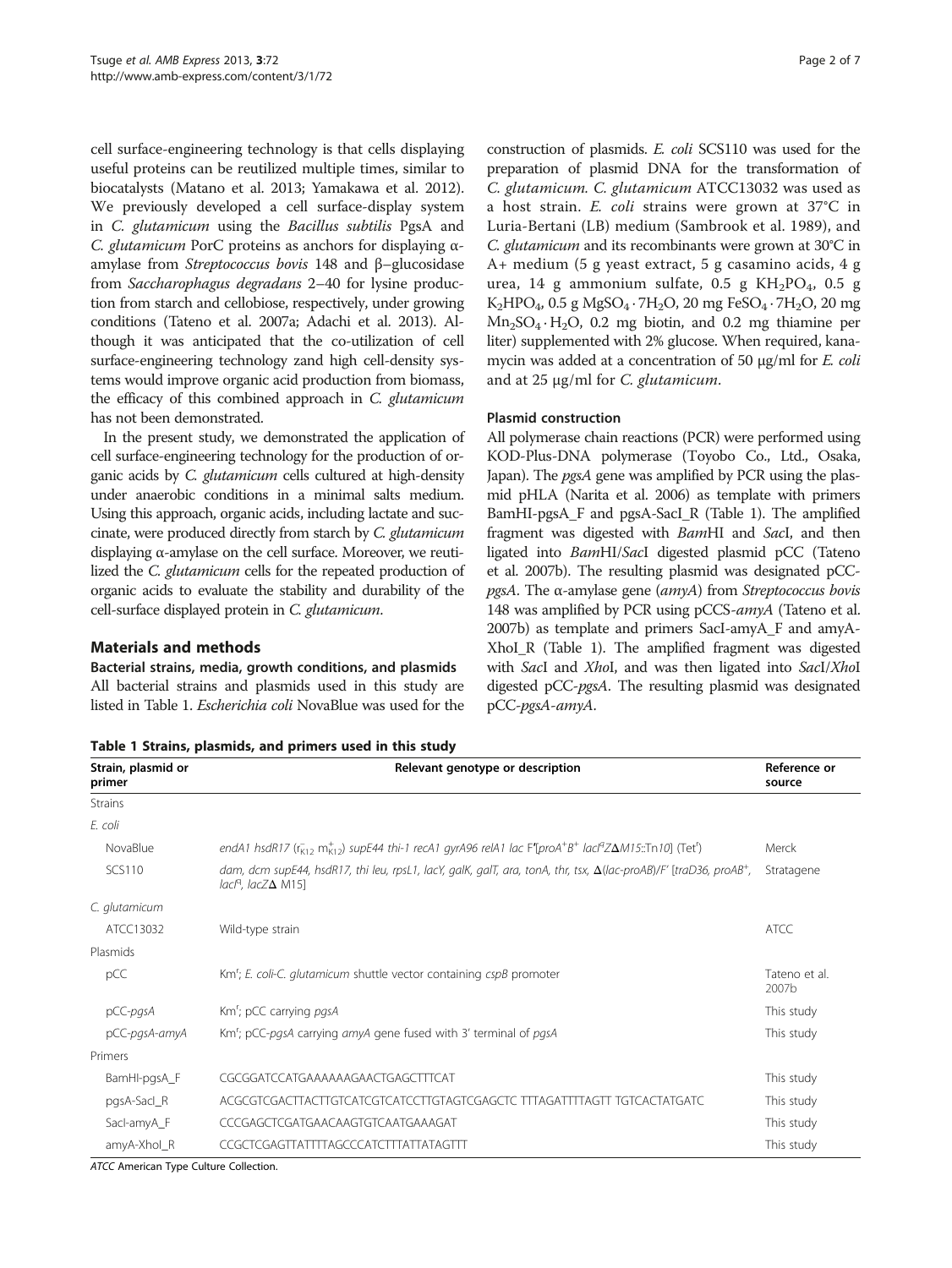#### DNA manipulations

Transformation of E. coli was performed by the  $CaCl<sub>2</sub>$ method. Transformation of C. glutamicum was carried out as described previously (Tateno et al. [2007a\)](#page-6-0).

#### Bioprocess conditions for organic acid production

For organic acid production, cells were harvested from 500 ml cultures in A+ medium by centrifugation  $(5000 \times g)$ 4°C for 10 min) after 16 h cultivation at 30°C with starting at an optical density at 600 nm  $(OD_{600})$  of 0.05. The cell pellet was resuspended in 40 ml K10 medium, which consisted of 168 mg NH<sub>4</sub>H<sub>2</sub>PO<sub>4</sub>, 151 mg (NH<sub>4</sub>)<sub>2</sub>HPO<sub>4</sub>, 250 mg KCl, 400 mg MgSO<sub>4</sub> · 7H<sub>2</sub>O, 16 mg FeSO<sub>4</sub> · 7H<sub>2</sub>O, 16 mg  $MnSO<sub>4</sub>·7H<sub>2</sub>O$ , 0.16 mg biotin, and 0.16 mg thiamine (per liter), to give a final  $OD_{600}$  of 60. 40 ml of 24 g/l soluble starch, which was sterilized by autoclaving, was added to Bio Jr.8 fermentor (ABLE Biott, Japan), and the temperature was set at 30, 35, or 40°C. After the temperature had stabilized, 40 ml of the cell suspension was added to the bioreactor, resulting in a 80 ml culture with an  $OD_{600}$  of 30 and a final concentration of 12 g/l soluble starch. For repeated reactions, a 45 g/l soluble starch solution was used. After each reaction, cells were harvested by centrifugation  $(5000 \times g)$ 4°C for 10 min) and then washed once with K10 medium. The cell pellet was resuspended in 40 ml of K10 medium, to which 40 ml of 90 g/l soluble starch solution was added, giving 80 ml cell suspensions containing 45 g/l soluble starch. Cell suspensions were agitated at 120 rpm without aeration. Anaerobic conditions were achieved by the rapid consumption of residual oxygen in the medium by cells. The pH of the medium was maintained at 7.0 throughout the reaction using a 5.0 N ammonia solution.

#### Analytical procedures

 $OD_{600}$  was measured using a spectrophotometer (UVmini-1240; Shimadzu, Japan). Organic acids (lactate, succinate, and acetate) were quantified in centrifuged samples (15,000 rpm, 4°C, 10 min) using a high-performance liquid chromatograph (Shimadzu) equipped with a UV/VIS detector (SPD-20A) and a BioRad Aminex 87H column (Bio-Rad Laboratories, USA) operating at 50°C with a 5 mM  $H<sub>2</sub>SO<sub>4</sub>$  mobile phase at a flow rate of 0.6 ml/min. The starch concentration was measured using an EnzyChrom Starch Assay Kit (Funakoshi) according to the manufacturer's instructions.

#### α-Amylase activity measurement

α-Amylase activity was measured with an α-amylase measurement kit (Kikkoman, Tokyo, Japan) as described previously (Tateno et al. [2007a\)](#page-6-0). An  $OD_{600}$  of 1.0 corresponded to 0.39 mg dry weight cells  $ml^{-1}$ .

#### Results

## PgsA-anchored α-amylase sufficiently fermented soluble

starch in high-cell density cultures of C. glutamicum cells A C. glutamicum strain displaying PgsA-anchored αamylase was previously shown to efficiently produce lysine from starch by direct simultaneous saccharification and fermentation under aerobic growing conditions (Tateno et al. [2007a\)](#page-6-0). Here, we investigated if this system could be applied for the production of organic acids using high cell-density cultures of C. glutamicum cells under anaerobic conditions. We considered that the cell-surface display of α-amylase, as opposed to secretion, was ideal for the system because cells could be reutilized multiple times with high-cell density conditions. We fused the  $\alpha$ -amylase-encoding  $amyA$  gene from Streptococcus bovis 148 with the C-terminal region of pgsA from Bacillus subtilis in pCC vector downstream of the cspB promoter, and then introduced the constructed vector (pCC-pgsA-amyA) into a wild-type C. glutamicum ATCC13032 strain. Wild-type C. glutamicum produces mainly lactate (1.79 mol/mol glucose) and smaller amounts of succinate (0.09 mol/mol glucose) and acetate (0.01 mol/ mol glucose) under anaerobic conditions (Okino et al. [2005\)](#page-5-0).

The recombinant strain expressing PgsA-anchored α-amylase on the cell surface was used for the bioproduction of organic acids directly from starch in a jar fermentor. The wild-type strain harboring pCC-pgsA was used as control. The pH and temperature of the jar fermentor were set at 7.0 and 30°C, respectively. The AmyA-displaying strain degraded starch and produced organic acids, including lactate, succinate, and acetate, at a relatively constant rate over the 10 h culture period (Figure [1](#page-3-0)). After 10 h of culture, the recombinant strain produced  $6.0 \pm 0.3$  g/l lactate,  $1.5 \pm 0.2$  g/l succinate, and  $0.7 \pm 0.1$  g/l acetate (Table [2](#page-3-0)). The control strain also produced organic acids, albeit in smaller amounts, with concentrations of  $0.2 \pm 0.2$  g/l lactate,  $0.3 \pm 0.1$  g/l succinate, and  $0.5 \pm 0.1$  g/l acetate detected after 10 h (Table [2](#page-3-0)). It is likely that these organic acids were generated by the control strain from the glucose formed during the heat sterilization of starch. Although the concentration of lactate in the control reactor reached as high as  $0.6 \pm$ 0.3 g/l after 4 h, the concentration decreased to  $0.2 \pm$ 0.2 g/l after 10 h indicating that the lactate was utilized as carbon source after the exhaustion of glucose due to the reversible catalytic activity of lactate dehydrogenase (LDH) (Figure [1](#page-3-0)A).

The AmyA-displaying strain mainly produced lactate (73% of total organic acids after 10 h), whereas the control strain predominantly generated acetate (45% of total organic acids after 10 h). Glucose remained below the limit of detection (data not shown) in the culture medium of the AmyA-displaying strain after 2 h, indicating that the glucose formed from starch by α-amylase was immediately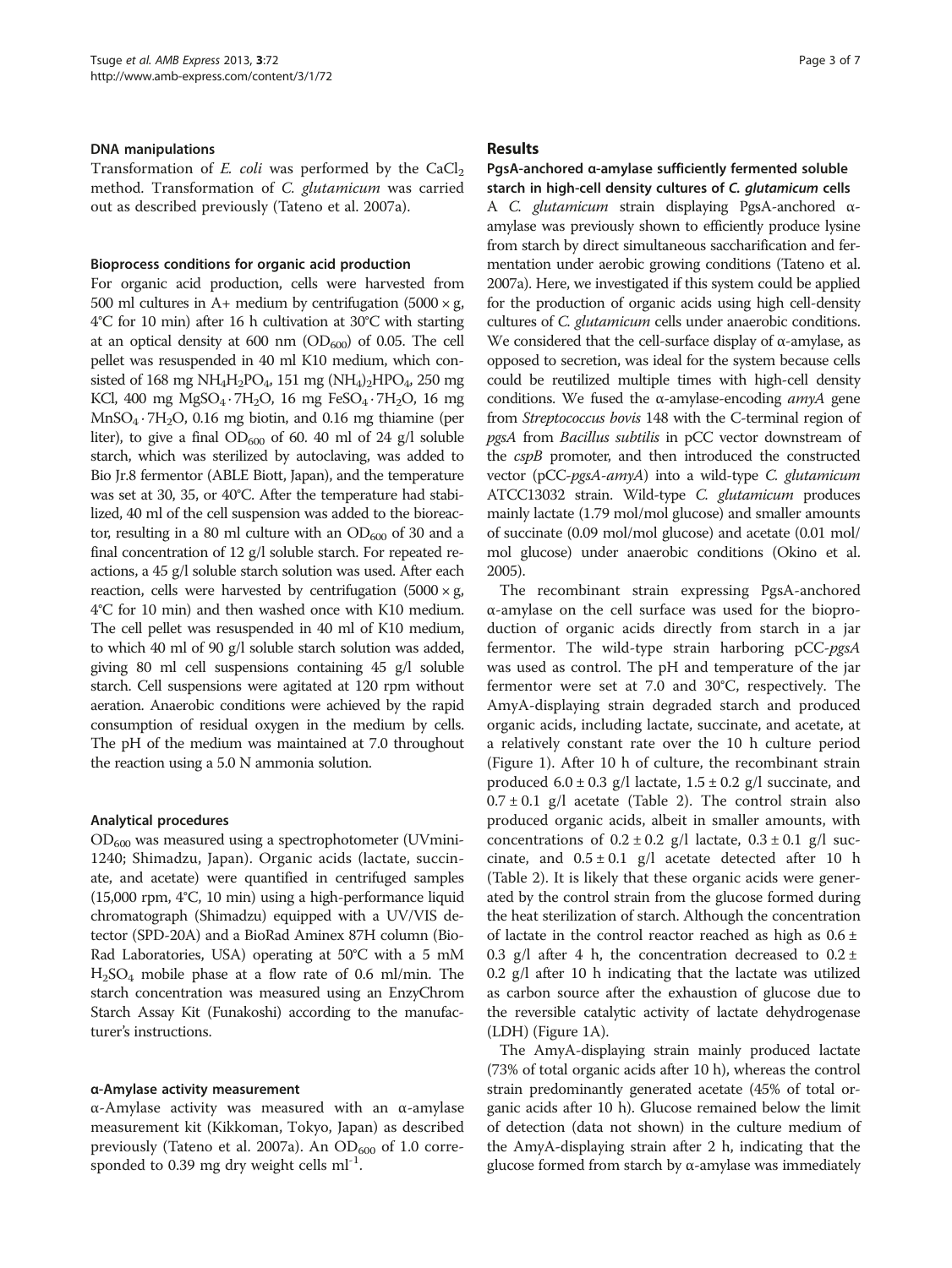transported into cells through the phosphoenolpyruvate: carbohydrate phosphotransferase system (Tanaka et al. [2008\)](#page-6-0). The α-amylase activity in the AmyA-displaying strain was  $10.4 \pm 1.0$  (U/g dry weight cell) at 0 h, but was only  $0.1 \pm 0.06$  (U/g dry weight cell) in the control strain (Table 2). After 10 h of culture, the AmyA-displaying strain had retained its  $\alpha$ -amylase activity, which was 9.5 ± 0.5 (U/g dry weight cell).

## Effects of temperature on starch degradation and organic acid production

The above-described bioprocess experiment was conducted at 30°C, which is the optimal growth temperature of C. glutamicum. However, because the optimum temperature for S. bovis AmyA activity is 50°C in vitro (Satoh et al. [1993](#page-5-0)), we also examined the effect of high temperature (35 and 40°C) on organic acid production by the recombinant strain from starch. In addition, performing fermentations at high temperature would reduce production costs associated with cooling the reactor, as the metabolic activities of microorganisms typically generate heat (Abdel-Banat et al. [2010](#page-5-0)).

High-density cell suspensions, which had an  $OD_{600}$  of 30 and a total volume of 80 ml, were cultured at 35 and 40°C under anaerobic conditions. Under these conditions, starch was efficiently degraded by the AmyA-displaying strain and organic acids were produced. Starch consumption was highest (12.8 g/l) at 35°C after 10 h, representing a 39% increase compared to that consumed at 30°C (Table 2). Interestingly, a similar amount of starch was degraded at 40°C, even though the cells barely grew at this temperature. Glucose was not detected at either of the higher temperatures,



| <b>Strain</b>           | Temperature<br>(°C) | Starch<br>consumed<br>(g/l) | α-Amylase activity<br>(U/g dry weight cell) |                 | Concentration (q/l) |           |           |                                               | <b>Yield</b> <sup>a</sup> |
|-------------------------|---------------------|-----------------------------|---------------------------------------------|-----------------|---------------------|-----------|-----------|-----------------------------------------------|---------------------------|
|                         |                     |                             | 0 h                                         | 10 <sub>h</sub> |                     |           |           | Lactate Succinate Acetate Total organic acids |                           |
| ATCC13032/pCC-pgsA      | 30                  | $0.2 + 0.2$                 | $01 + 006$                                  | $03 + 005$      | $02 + 02$           | $03 + 01$ | $05 + 01$ | $1.1 \pm 0.1$                                 |                           |
| ATCC13032/pCC-pgsA-amyA | 30                  | $9.2 + 0.2$                 | $10.4 + 1.0$                                | $95 + 05$       | $60 + 03$           | $15 + 02$ | $07 + 01$ | $8.2 \pm 0.2$                                 | $0.88 \pm 0.01$           |
| ATCC13032/pCC-pgsA-amyA | 35                  | $12.8 + 2.3$                | $99 + 10$                                   | $39 + 19$       | $77 + 05$           | $21 + 02$ | $10 + 01$ | $10.8 + 0.2$                                  | $0.86 + 0.13$             |
| ATCC13032/pCC-pgsA-amyA | 40                  | $12.0 + 2.1$                | $93 + 01$                                   | $1.4 + 0.7$     | $73 + 12$           | $15 + 03$ | $09 + 01$ | $9.7 + 0.7$                                   | $0.83 + 0.13$             |

<sup>a</sup>Yield is expressed as gram of total organic acids produced per gram of sugar consumed. Each reaction was performed for 10 h.

Data represent the averages calculated from three independent experiments.

<span id="page-3-0"></span>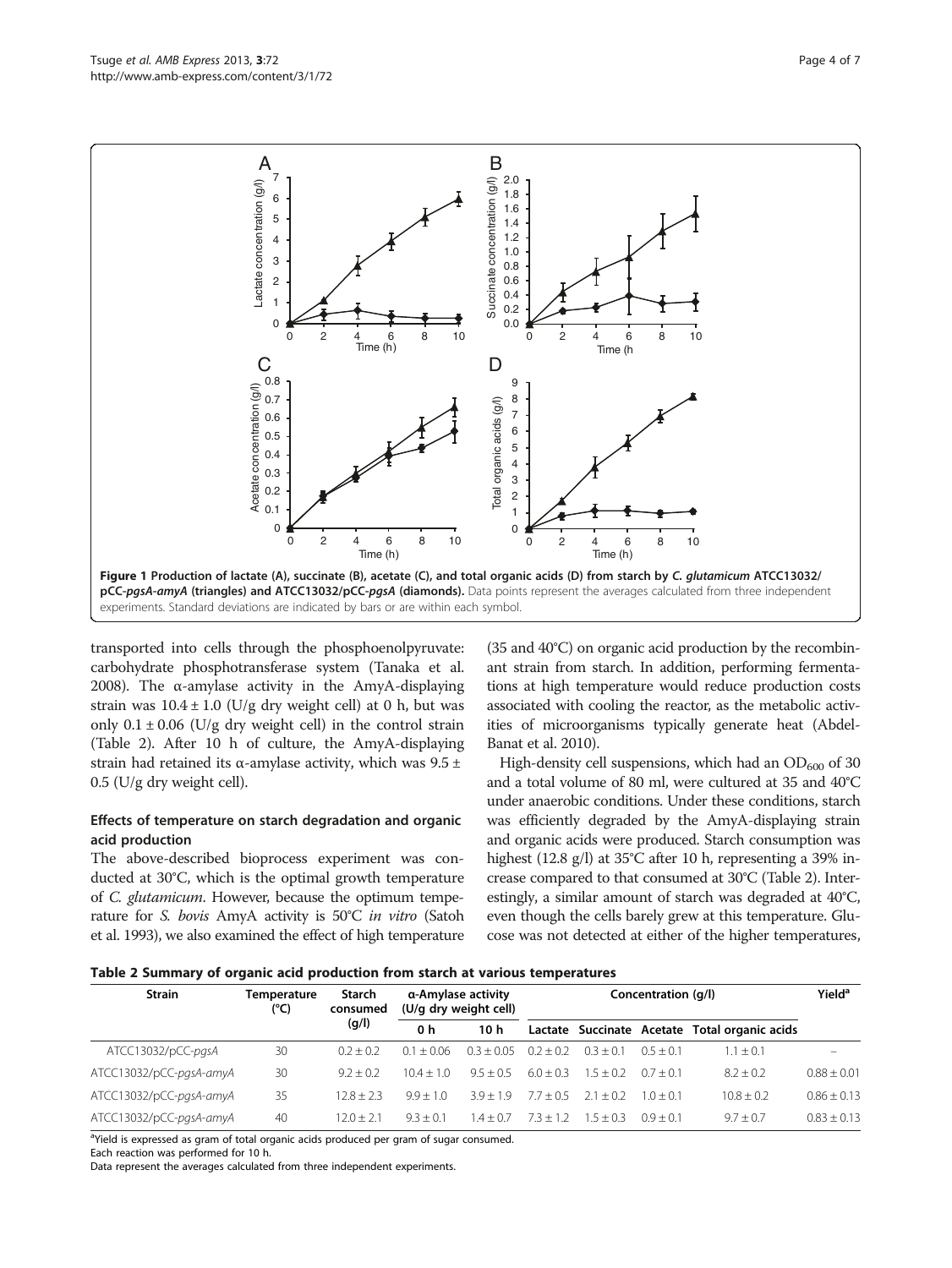indicating it was immediately imported into cells and consumed after the degradation of starch. The total amount of produced organic acids was 32% and 18% higher at 35 and 40°C, respectively, than at 30°C (Table [2](#page-3-0)). In addition, the ratio of produced organic acids did not markedly change depending on the reaction temperature. Notably, however, α-amylase activity on the cell surface decreased by 61% after 10 h at 35°C, whereas a decrease of only 8% was observed at 30°C (Table [2](#page-3-0)). AmyA-displaying cells cultured at 40°C exhibited an even higher decrease (85%) of α-amylase activity. These results indicated that AmyA proteins were stably anchored on the cell surface at 30°C, whereas most anchored AmyA proteins were released into the medium at 35 and 40°C. The results also showed that although AmyA proteins were not anchored on the cell surface at 35 or 40°C, the metabolic activity of C. glutamicum cells was maintained.

#### Repeated production of organic acids from starch

Cell-surface engineering is an ideal technology for the repeated use of cells, but only if the displayed protein maintained activity after several culture cycles and associated centrifugation steps, and medium exchange. Here, the ability of cell-surface engineered C. glutamicum cells to produce organic acids in repeated culture cycles was therefore investigated.

Cell suspensions of ATCC13032/pCC-pgsA-amyA strain with an  $OD_{600}$  of 159 were used for the production of organic acids from 50 g/l soluble starch as the sole carbon source in the first 10 h cycle. The temperature was set at 30°C for all cycles based on the stable α-amylase activity observed in the initial experiments. After the completion of the first cycle, 33.2 g/l organic acids (27.6 g/l lactate, 3.9 g/l succinate, and 1.3 g/l acetate) were produced from 39.5 g/l starch (Table 3). The reaction mixture was then centrifuged and the collected cells were washed once with K10 medium. Cells were then resuspended in a total of 80 ml K10 medium supplemented with 45 g/l soluble starch. The repeated bioproduction of organic acids by the recombinant strain was performed for an additional four cycles. The initial  $OD_{600}$  of the cultures gradually decreased with increasing cycle number due to cell death

and loss during the washing and centrifugation steps. However, the ratio of starch consumption per total cell mass between the first and last cycles was 1 to 0.77, showing that major of the displayed  $\alpha$ -amylase retained activity after 50 h. During the total 50 h culture period, with consisted of five cycles in the bioreactor, 128.5 g/l starch was consumed and 107.8 g/l organic acids were produced, including 88.9 g/l lactate and 14.0 g/l succinate with the yield of  $0.84$  g/g (Table 3).

## **Discussion**

In the present study, we demonstrated the applicability of cell surface-engineering technology in C. glutamicum for production of the organic acids lactate and succinate from high-density cultures under anaerobic conditions. Although the Streptococcus bovis 148 AmyA protein used in this study has optimal *in-vitro* activity at  $50^{\circ}$ C, we demonstrated that the *in vivo* production of organic acids from starch could be achieved at 35 or 40°C, which is markedly higher than the optimal growth temperature of 30°C for C. glutamicum. At these temperatures, the consumption of starch and production of organic acids were accelerated with increasing reaction temperature. In a previous study examining lysine production from starch by C. glutamicum cells expressing PgsA-anchored α-amylase, cultivation at 40°C resulted in severe growth defects that were accompanied by dramatic decreases in lysine production and starch consumption compared to those observed at 30, 34, and 37°C (Tateno et al. [2007a](#page-6-0)). This difference was apparently because lysine production was performed under growing conditions. In contrast, the resting-cell reactions performed here with high celldensity cultures of C. glutamicum maintained their metabolic capacity despite the apparent lack of cell growth at higher temperature, and showed even higher starch consumption and organic acid production. Therefore, the optimal temperatures for cell growth and the central metabolic pathway that converts glucose to lactic acid, succinic acid, and acetic acid are likely different. However, because the ratio of produced organic acids did not alter dramatically at different temperatures, the optimal temperature for enzymes in the central metabolic pathway

Table 3 Production of organic acids from starch by C. glutamicum cells in repeated cycles

| Cycle | <b>Start</b><br>$OD_{600}$ | Consumed<br>starch (g/l) | α-Amylase activity (U/g dry weight cell) |                 | Concentration (q/l) |           |            |                     |      |
|-------|----------------------------|--------------------------|------------------------------------------|-----------------|---------------------|-----------|------------|---------------------|------|
|       |                            |                          | 0 h                                      | 10 <sub>h</sub> | Lactate             | Succinate | Acetate    | Total organic acids |      |
|       | 159                        | 39.5                     | 15.4                                     | 9.4             | 27.6                | 3.9       | . 3        | 32.8                | 0.83 |
|       | 22                         | 27.5                     | 9.5                                      | 7.2             | 19.5                | 2.8       | 0.8        | 23.2                | 0.84 |
|       | 103                        | 23.0                     | 7.0                                      | 5.4             | 15.6                | 2.4       | 0.9        | 18.9                | 0.82 |
| 4     | 99                         | 21.2                     | 7.8                                      | 5.4             | 14.4                | 2.7       | $\cdot$ .1 | 18.3                | 0.86 |
|       | 91                         | 17.3                     | 6.8                                      | 5.0             | 11.8                | 2.2       | 0.8        | 14.8                | 0.86 |

<sup>a</sup>Yield is expressed as gram of total organic acids produced per gram of sugar consumed. Each cycle was performed for 10 h at 30°C.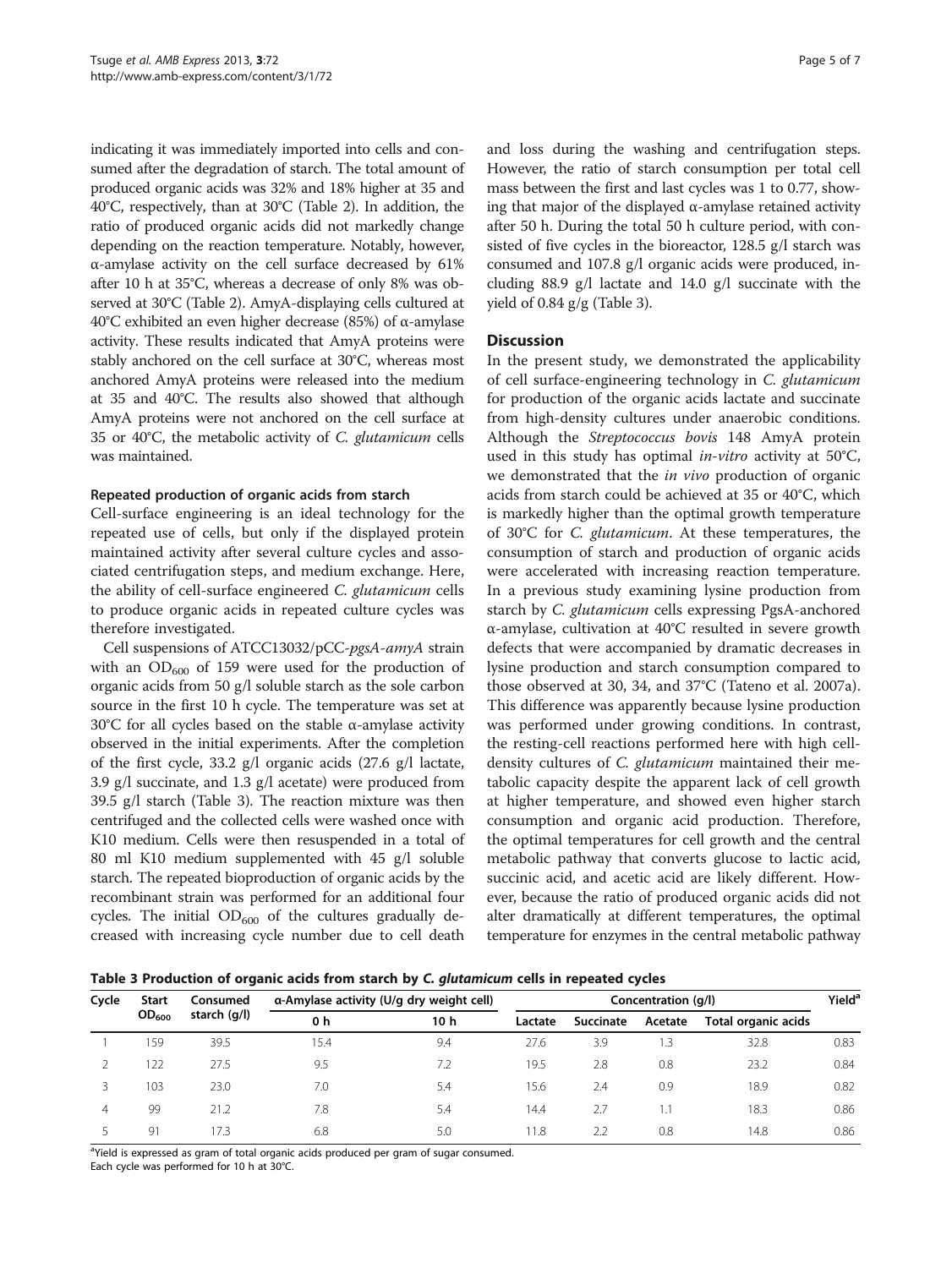<span id="page-5-0"></span>of C. glutamicum is likely to be similar. In resting cells of Brevundimonas diminuta, the production of ascorbic acid-2-phosphate was enhanced at 40°C compared to the optimal growth temperature of 30°C (Shin et al. [2007](#page-6-0)). Production of chemicals and fuels at higher temperature is advantageous for industrial processes, because it would reduce the risk of contamination during fermentation. More directly, higher temperatures would reduce the costs for cooling of the reactor. For example, a 5°C increase in the fermentation temperature would reportedly save approximately \$30,000 per year for a 30  $m<sup>3</sup>$  scale plant (Abdel-Banat et al. 2010).

The AmyA protein fused with the C-terminus of cellsurface protein PgsA remained stable anchoring to the cell surface after several reaction cycles at 30°C, which included cell washing and medium exchange events. This finding contrasted that of the previous study on lysine production showing that cell-surface expressed AmyA protein was released into the medium at 30°C. There are two possible explanations for this difference. First, a certain proportion of fusion α-amylase proteins may be firmly anchored on the cell surface, whereas other fusion proteins failed to anchor after being transported to the cell surface. The second possibility is that stable anchoring of the fusion protein might be dependent on cell division, as we observed that organic acid production occurred in the absence of apparent cell growth. In either case, screen of more stable anchoring proteins would be desired to display α-amylase, or other protein of interest, on the cell surface of *C. glutamicum* cells. More stable anchoring proteins could lead to enhance process productivity at high temperature with repeated use of C. glutamicum cells, that could not be obtained by protein secretion.

In conclusion, we demonstrated that cell surfaceengineering technology was advantageous for the repeated use of C. glutamicum cells cultured at high cell-density for organic acid production. This approach could be applied for displaying other biomass-degrading enzymes for the direct production of organic acids from renewable biomass.

#### Competing interests

The authors declare that they have no competing interests

#### Authors' contributions

YT performed bioprocess reaction, enzyme assay and wrote the manuscript. TTateno designed and constructed plasmids and strains. KS performed HPLC analysis. TH and TTanaka critically revised the manuscript. AK supervised on the manuscript. All authors read and approved the final manuscript.

#### Acknowledegments

This work was supported in part by the commission for Development of Artificial Gene Synthesis Technology for Creating Innovative Biomaterial from the Ministry of Economy, Trade and Industry (METI), Japan. This work was also supported in part by Special Coordination Funds for promoting Science and Technology, Creation of Innovation Centers for Advanced Interdisciplinary Research Areas (Innovative Bioproduction, Kobe), Japan.

#### Author details

1 Organization of Advanced Science and Technology, Kobe University, 1-1 Rokkodai, Nada, Kobe 657-8501, Japan. <sup>2</sup>Department of Chemical Science and Engineering, Graduate School of Engineering, Kobe University, 1-1 Rokkodai, Nada, Kobe 657-8501, Japan. <sup>3</sup>Biomass Engineering Program, RIKEN, 1-7-22 Suehiro-cho, Tsurumi-ku, Yokohama, Kanagawa 230-0045, Japan. <sup>4</sup>Department of Food Bioscience and Technology, College of Life Sciences and Biotechnology, Korea University, Seoul 136-713, Republic of Korea.

#### Received: 7 October 2013 Accepted: 12 December 2013 Published: 17 December 2013

#### References

- Abdel-Banat BM, Hoshida H, Ano A, Nonklang S, Akada R (2010) Hightemperature fermentation: how can processes for ethanol production at high temperatures become superior to the traditional process using mesophilic yeast? Appl Microbiol Biotechnol 85:861–867
- Adachi N, Takahashi C, Ono-Murota N, Yamaguchi R, Tanaka T, Kondo A (2013) Direct L-lysine production from cellobiose by Corynebacterium glutamicum displaying beta-glucosidase on its cell surface. Appl Microbiol Biotechnol 97:7165–7172
- Inui M, Murakami S, Okino S, Kawaguchi H, Vertès AA, Yukawa H (2004) Metabolic analysis of Corynebacterium glutamicum during lactate and succinate productions under oxygen deprivation conditions. J Mol Microbiol Biotechnol 7:182–196
- Katahira S, Fujita Y, Mizuike A, Fukuda H, Kondo A (2004) Construction of a xylanfermenting yeast strain through codisplay of xylanolytic enzymes on the surface of xylose-utilizing Saccharomyces cerevisiae cells. Appl Environ Microbiol 70:5407–5414
- Kinoshita S (1985) Glutamic acid bacteria. In: Demain AL, Solomon NA (eds) Biology of industrial microorganisms. Cummings, London, pp 115–146
- Kuroda K, Ueda M (2010) Engineering of microorganisms towards recovery of rare metal ions. Appl Microbiol Biotechnol 87:53–60
- Kuroda K, Ueda M (2011) Cell surface engineering of yeast for applications in white biotechnology. Biotechnol Lett 33:1–9
- Litsanov B, Brocker M, Bott M (2012) Toward homosuccinate fermentation: metabolic engineering of Corynebacterium glutamicum for anaerobic production of succinate from glucose and formate. Appl Environ Microbiol 78:3325–3337
- Matano Y, Hasunuma T, Kondo A (2012) Display of cellulases on the cell surface of Saccharomyces cerevisiae for high yield ethanol production from high-solid lignocellulosic biomass. Bioresource Technol 108:128–133
- Matano Y, Hasunuma T, Kondo A (2013) Cell recycle batch fermentation of highsolid lignocellulose using a recombinant cellulase-displaying yeast strain for high yield ethanol production in consolidated bioprocessing. Bioresource Technol 135:403–409
- Murai T, Ueda M, Yamamura M, Atomi H, Shibasaki Y, Kamasawa N, Osumi M, Amachi T, Tanaka A (1997) Construction of a starch-utilizing yeast by cell surface engineering. Appl Environ Microbiol 63:1362–1366
- Nakayama K, Kitada S, Kinoshita S (1961) Studies on lysine fermentation I. The control mechanism on lysine accumulation by homoserine and threonine. J Gen Appl Microbiol 7:145–154
- Narita J, Okano K, Kitao T, Ishida S, Sewaki T, Sung MH, Fukuda H, Kondo A (2006) Display of alpha-amylase on the surface of Lactobacillus casei cells by use of the PgsA anchor protein, and production of lactic acid from starch. Appl Environ Microbiol 72:269–275
- Okino S, Inui M, Yukawa H (2005) Production of organic acids by Corynebacterium glutamicum under oxygen deprivation. Appl Microbiol Biotechnol 68:475–480
- Okino S, Noburyu R, Suda M, Jojima T, Inui M, Yukawa H (2008a) An efficient succinic acid production process in a metabolically engineered Corynebacterium glutamicum strain. Appl Microbiol Biotechnol 81:459–464
- Okino S, Suda M, Fujikura K, Inui M, Yukawa H (2008b) Production of D-lactic acid by Corynebacterium glutamicum under oxygen deprivation. Appl Microbiol Biotechnol 78:449–454
- Sambrook J, Fritsh E, Maniatis T (1989) Molecular cloning: a laboratory manual. Cold Spring Harbor Laboratory Press, Cold Spring Harbor, NY
- Satoh E, Niimura Y, Uchimura T, Kozaki M, Komagata K (1993) Molecular cloning and expression of two α-amylase genes from Streptococcus bovis 148 in Escherichia coli. Appl Environ Microbiol 63:4941–4944